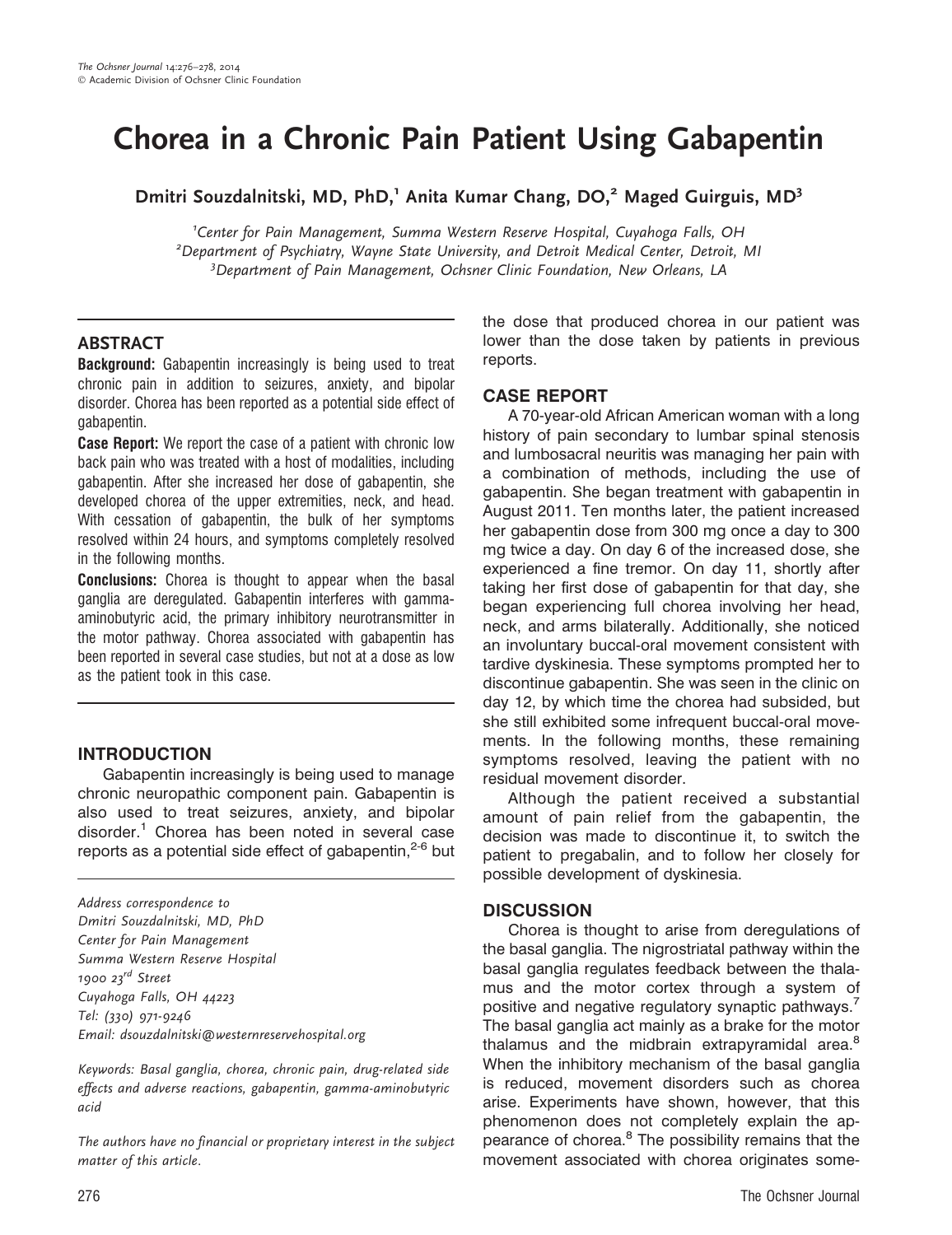where else in the motor system that has yet to be elucidated.

Gabapentin appears to increase the synthesis of gamma-aminobutyric acid (GABA), one of the primary inhibitory neurotransmitters in the brain.<sup>1</sup> In rat models, gabapentin was shown to decrease the activity of GABA neurons in the substantia nigra.<sup>1</sup> Because not all patients who take gabapentin develop chorea, some aberrant neurophysiology likely predisposes certain patients to this side effect.

A review of our patient's chart revealed recent magnetic resonance imaging (MRI) showing extensive multivascular ischemia that appeared to be chronic. Two weeks before she escalated her gabapentin dose, the patient had a glomerular filtration rate (GFR) of 23 mL/min. With creatinine clearance >15-29 mL/min and adjusted for age, the recommended calculated dose of gabapentin for this patient would have been up to 700 mg daily. Both the ischemic brain changes and impaired renal function may have predisposed the patient to have a reaction at a dose 100 mg less than the recommended dose. In addition to gabapentin, the patient was taking 13 other medications: tramadol, bisacodyl, megestrol, hydrocodone/acetaminophen, aspirin, pravastatin, metoprolol, furosemide, niacin, doxazosin, clonidine, hydralazine, and amlodipine. Interactions may have occurred between gabapentin and either clonidine or tramadol that could have caused psychomotor impairment. The interaction between gabapentin and clonidine appears to be an additive one, $9$  as does the interaction between gabapentin and tramadol.<sup>10</sup> However, the chorea seen in this case appears to go beyond a psychomotor impairment.

Previous case reports have associated chorea with gabapentin doses ranging from 900 mg to 2,100 mg.<sup>2-6</sup> In all of these cases, the chorea resolved once the gabapentin was withdrawn. In one case, the chorea recurred with the reintroduction of gabapentin.<sup>6</sup> Several cases present chorea in patients with no known neurological defect, $2,4,5$  whereas 2 cases report chorea in patients with substantial neurological defects.<sup>3,6</sup> All of these cases report the development of chorea at higher doses of gabapentin than in our case.

Although the patient's extensive ischemia seen on MRI may have predisposed her to this reaction, previous case reports have shown chorea in patients both with and without neurological defects. Using the research of Naranjo et al, $11$  the probability that our patient's chorea was an adverse drug reaction is "probable" with a score of 6 on a scale of definite  $>9$ , probable 5-8, possible 1-4, and doubtful  $<$ 0, but her

600 mg dose appears to be the lowest reported dose associated with this side effect.

#### LIMITATIONS

Generalization of this case is limited by certain factors that make this patient unique. The patient had extensive multivascular ischemia as shown by MRI that may have lowered her threshold for the onset of chorea. She also had a significantly decreased GFR, although the adjusted recommended dose for her GFR was still above the dose at which the chorea appeared. The patient was also concurrently taking 13 other medications. Of those, the most likely interactions occurred between gabapentin and tramadol or gabapentin and clonidine, both of which would have had additive effects.<sup>9,10</sup>

#### **CONCLUSION**

This case report presents what appears to be a clear adverse reaction to gabapentin in the form of chorea. Not only did the symptoms begin with an increase in dosage, but they also subsided with the cessation of the medication. Chorea is thought to appear when the basal ganglia are deregulated. Gabapentin interferes with GABA, the primary inhibitory neurotransmitter in the motor pathway. Several case studies have reported chorea associated with higher doses of gabapentin, but none at the low dose used in this patient. As gabapentin use increases across multiple fields of medicine, a larger study examining the potential relationship of neurological deficits, chorea, and gabapentin is needed.

#### **REFERENCES**

- 1. Taylor CP. Mechanisms of action of gabapentin. Rev Neurol (Paris). 1997;153 Suppl 1:S39-S45.
- 2. Attupurath R, Aziz R, Wollman D, Muralee S, Tampi RR. Chorea associated with gabapentin use in an elderly man. Am J Geriatr Pharmacother. 2009 Aug;7(4):220-224.
- 3. Buetefisch CM, Gutierrez A, Gutmann L. Choreoathetotic movements: a possible side effect of gabapentin. Neurology. 1996 Mar;46(3):851-852.
- 4. Zesiewicz TA, Shimberg WR, Hauser RA, Robinson W, Wilson MC, Sullivan KL. Chorea as a side effect of gabapentin (Neurontin) in a patient with complex regional pain syndrome Type 1. Clin Rheumatol. 2008 Mar;27(3):389-390. Epub 2007 Oct 16.
- 5. Twardowschy CA, Teive HA, Fernandes AF, Búrigo IP, Lange M, Werneck LC. Chorea due to gabapentin monotherapy in a not encephalopatic patient. Arq Neuropsiquiatr. 2008 Mar;66(1):107.
- 6. Chudnow RS, Dewey RB Jr, Lawson CR. Choreoathetosis as a side effect of gabapentin therapy in severely neurologically impaired patients. Arch Neurol. 1997 Jul;54(7):910-912.
- 7. Kumar V, Abbas AK, Fausto N. Robbins and Cotran Pathologic Basis of Disease. 7<sup>th</sup> ed. Philadelphia, PA: Elsevier Saunders; 2005:1391.